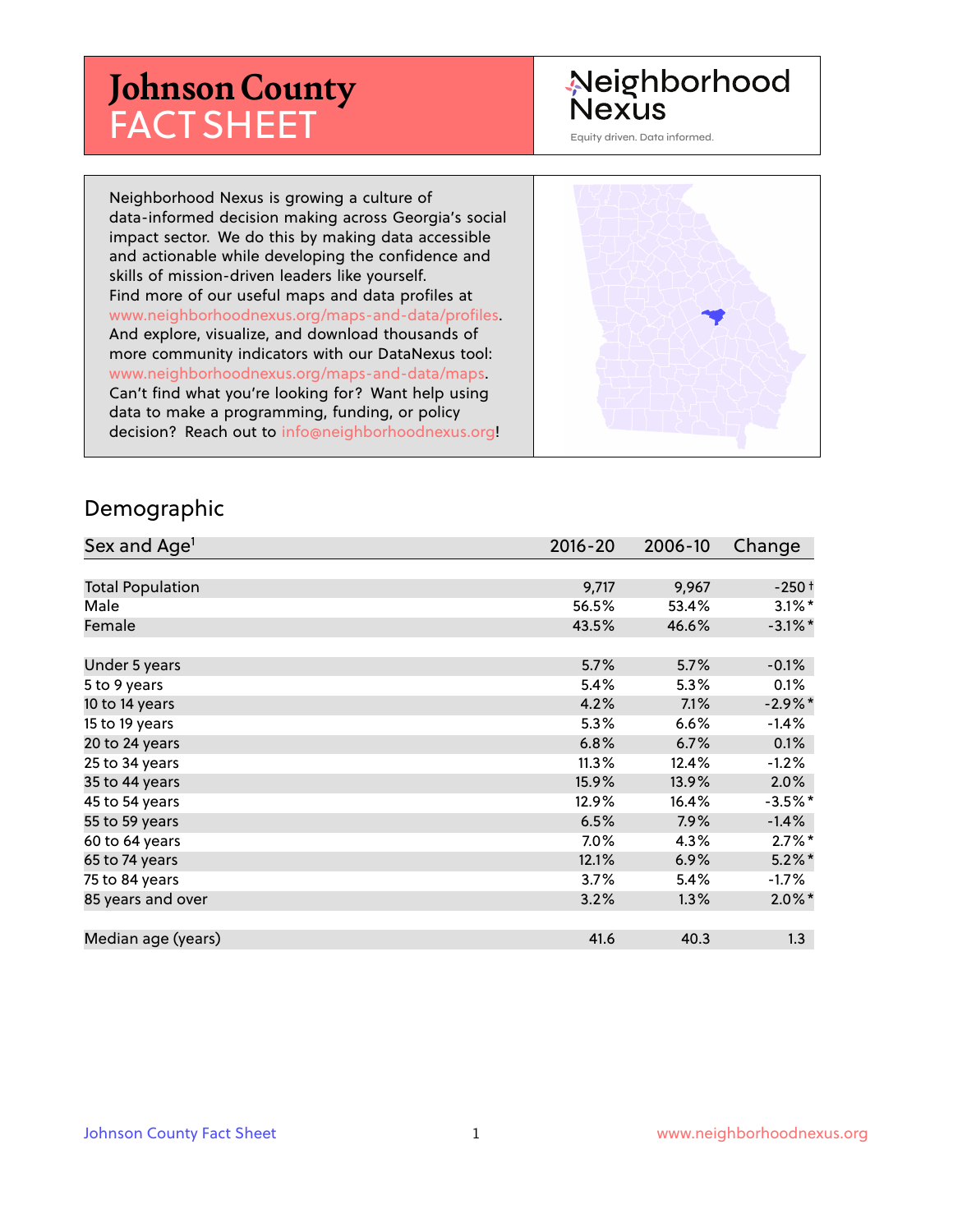# Demographic, continued...

| Race <sup>2</sup>                                            | $2016 - 20$ | 2006-10 | Change     |
|--------------------------------------------------------------|-------------|---------|------------|
| Total population                                             | 9,717       | 9,967   | $-250+$    |
| One race                                                     | 98.3%       | 99.6%   | $-1.4\%$ * |
| White                                                        | 63.8%       | 62.1%   | $1.8\%$ *  |
| <b>Black or African American</b>                             | 33.9%       | 36.4%   | $-2.5%$ *  |
| American Indian and Alaska Native                            | 0.0%        | 0.1%    | $-0.1%$    |
| Asian                                                        | 0.2%        | 0.6%    | $-0.4%$    |
| Native Hawaiian and Other Pacific Islander                   | 0.0%        | 0.0%    | 0.0%       |
| Some other race                                              | 0.4%        | 0.5%    | $-0.1%$    |
| Two or more races                                            | 1.7%        | 0.4%    | $1.4\%$ *  |
| Race alone or in combination with other race(s) <sup>3</sup> | $2016 - 20$ | 2006-10 | Change     |
| Total population                                             | 9,717       | 9,967   | $-250+$    |
| White                                                        | 65.3%       | 62.3%   | $2.9\%*$   |
| <b>Black or African American</b>                             | 35.1%       | 36.6%   | $-1.5%$ *  |
| American Indian and Alaska Native                            | 0.5%        | 0.1%    | $0.3\%$ *  |
| Asian                                                        | 0.2%        | 0.8%    | $-0.6%$    |
| Native Hawaiian and Other Pacific Islander                   | 0.0%        | 0.0%    | 0.0%       |
| Some other race                                              | 0.7%        | 0.6%    | 0.1%       |
| Hispanic or Latino and Race <sup>4</sup>                     | $2016 - 20$ | 2006-10 | Change     |
| <b>Total population</b>                                      | 9,717       | 9,967   | $-250+$    |
| Hispanic or Latino (of any race)                             | 2.6%        | 0.8%    | $1.8\%$ *  |
| Not Hispanic or Latino                                       | 97.4%       | 99.2%   | $-1.8\%$ * |
| White alone                                                  | 62.0%       | 61.8%   | 0.2%       |
| Black or African American alone                              | 33.9%       | 36.4%   | $-2.6\%$ * |
| American Indian and Alaska Native alone                      | 0.0%        | 0.1%    | $-0.1%$    |
| Asian alone                                                  | 0.2%        | 0.6%    | $-0.4%$    |
| Native Hawaiian and Other Pacific Islander alone             | 0.0%        | 0.0%    | $0.0\%$    |
| Some other race alone                                        | 0.0%        | 0.0%    | $-0.0\%$   |
| Two or more races                                            | 1.4%        | 0.3%    | $1.1\%$ *  |
| U.S. Citizenship Status <sup>5</sup>                         | $2016 - 20$ | 2006-10 | Change     |
| Foreign-born population                                      | 58          | 110     | $-52$      |
| Naturalized U.S. citizen                                     | 67.2%       | 38.2%   | 29.1%      |
| Not a U.S. citizen                                           | 32.8%       | 61.8%   | $-29.1%$   |
| Citizen, Voting Age Population <sup>6</sup>                  | $2016 - 20$ | 2006-10 | Change     |
| Citizen, 18 and over population                              | 7,856       | 7,675   | $181*$     |
| Male                                                         | 57.7%       | 56.4%   | $1.2\%$ *  |
| Female                                                       | 42.3%       | 43.6%   | $-1.2%$ *  |
|                                                              |             |         |            |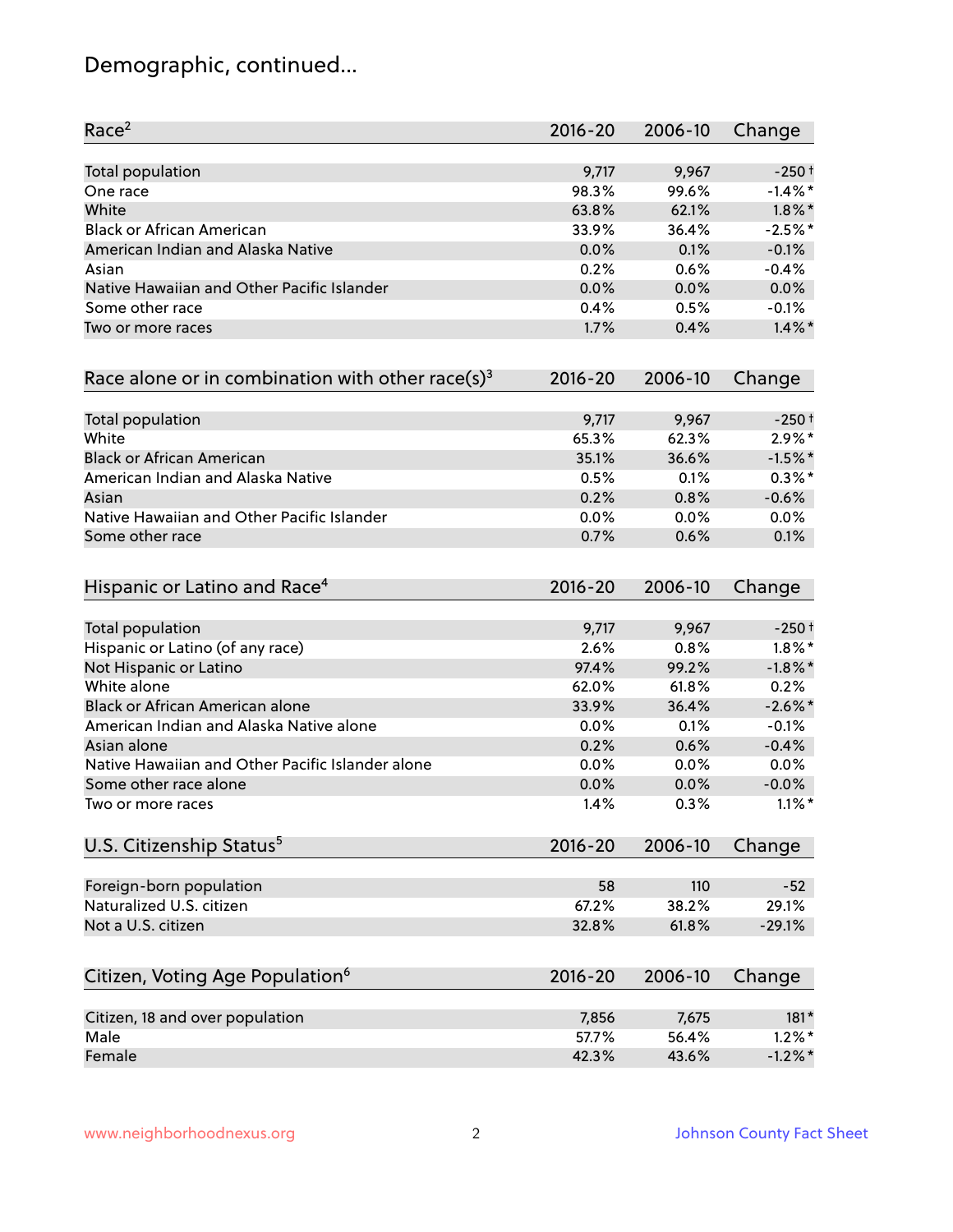#### Economic

| Income <sup>7</sup>                                 | $2016 - 20$ | 2006-10 | Change     |
|-----------------------------------------------------|-------------|---------|------------|
|                                                     |             |         |            |
| All households                                      | 3,483       | 3,334   | 149        |
| Less than \$10,000                                  | 8.8%        | 16.0%   | $-7.3\%$ * |
| \$10,000 to \$14,999                                | 9.6%        | 10.4%   | $-0.8%$    |
| \$15,000 to \$24,999                                | 15.7%       | 20.4%   | $-4.6%$    |
| \$25,000 to \$34,999                                | 10.3%       | 13.2%   | $-2.9%$    |
| \$35,000 to \$49,999                                | 12.0%       | 9.2%    | 2.8%       |
| \$50,000 to \$74,999                                | 18.9%       | 14.7%   | 4.2%       |
| \$75,000 to \$99,999                                | 14.8%       | 5.5%    | $9.2\%$ *  |
| \$100,000 to \$149,999                              | 7.0%        | 6.5%    | 0.4%       |
| \$150,000 to \$199,999                              | 2.6%        | 1.2%    | 1.4%       |
| \$200,000 or more                                   | 0.3%        | 2.7%    | $-2.4%$    |
| Median household income (dollars)                   | 42,421      | 27,607  | 14,814*    |
| Mean household income (dollars)                     | 49,763      | 45,958  | 3,805      |
| With earnings                                       | 64.5%       | 71.9%   | $-7.4\%$ * |
| Mean earnings (dollars)                             | 55,915      | 49,667  | 6,248      |
| <b>With Social Security</b>                         | 43.4%       | 35.3%   | $8.2\%$ *  |
| Mean Social Security income (dollars)               | 17,510      | 12,227  | $5,283*$   |
| With retirement income                              | 20.4%       | 12.8%   | $7.5\%$ *  |
| Mean retirement income (dollars)                    | 15,612      | 18,878  | $-3,266$   |
| With Supplemental Security Income                   | 10.8%       | 8.5%    | 2.2%       |
| Mean Supplemental Security Income (dollars)         | 9,989       | 7,626   | 2,363      |
| With cash public assistance income                  | 1.6%        | 2.5%    | $-0.9%$    |
| Mean cash public assistance income (dollars)        | 7,275       | 4,358   | 2,917      |
| With Food Stamp/SNAP benefits in the past 12 months | 25.0%       | 23.0%   | 2.0%       |
|                                                     |             |         |            |
| Families                                            | 2,243       | 2,303   | $-60$      |
| Less than \$10,000                                  | 6.2%        | 9.5%    | $-3.3%$    |
| \$10,000 to \$14,999                                | 7.0%        | 6.6%    | 0.5%       |
| \$15,000 to \$24,999                                | 14.1%       | 21.6%   | $-7.5%$    |
| \$25,000 to \$34,999                                | 10.9%       | 11.6%   | $-0.7%$    |
| \$35,000 to \$49,999                                | 8.1%        | 10.5%   | $-2.4%$    |
| \$50,000 to \$74,999                                | 27.0%       | 18.8%   | 8.1%       |
| \$75,000 to \$99,999                                | 13.2%       | 6.5%    | $6.6\%$ *  |
| \$100,000 to \$149,999                              | 9.5%        | 9.5%    | $-0.0%$    |
| \$150,000 to \$199,999                              | 3.6%        | 1.4%    | $2.2\%$ *  |
| \$200,000 or more                                   | 0.5%        | 4.0%    | $-3.5%$    |
| Median family income (dollars)                      | 51,314      | 35,750  | 15,564*    |
| Mean family income (dollars)                        | 55,675      | 56,745  | $-1,070$   |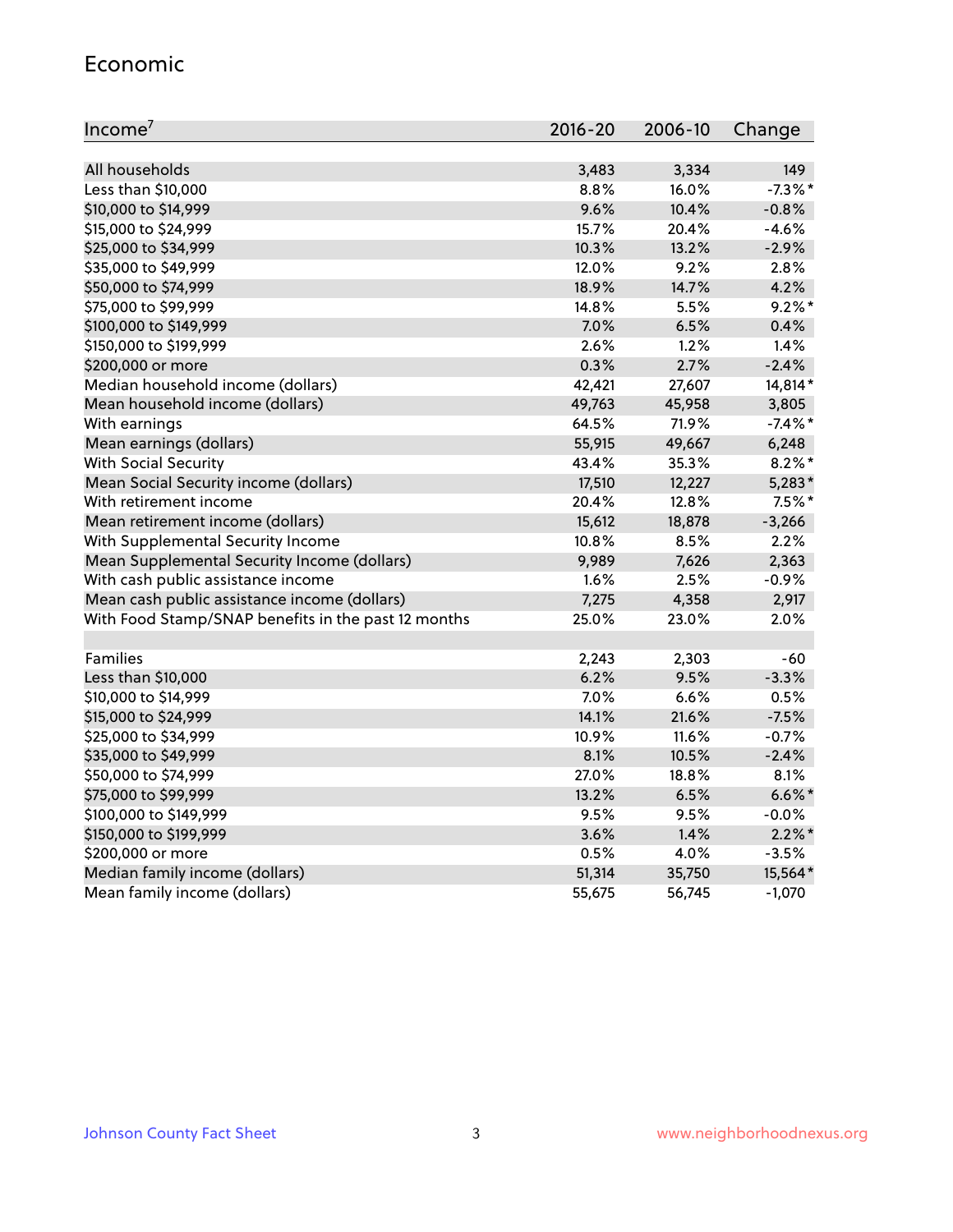### Economic, continued...

| Income, continued <sup>8</sup>                                        | $2016 - 20$ | 2006-10 | Change             |
|-----------------------------------------------------------------------|-------------|---------|--------------------|
|                                                                       |             |         |                    |
| Nonfamily households                                                  | 1,240       | 1,031   | 209                |
| Median nonfamily income (dollars)                                     | 22,286      | 14,588  | 7,698*             |
| Mean nonfamily income (dollars)                                       | 34,665      | 20,978  | 13,687*            |
| Median earnings for workers (dollars)                                 | 30,128      | 20,532  | 9,596*             |
| Median earnings for male full-time, year-round workers<br>(dollars)   | 40,443      | 31,938  | 8,505*             |
| Median earnings for female full-time, year-round workers<br>(dollars) | 28,776      | 22,410  | $6,366*$           |
| Per capita income (dollars)                                           | 21,093      | 15,659  | $5,434*$           |
|                                                                       | $2016 - 20$ | 2006-10 |                    |
| Families and People Below Poverty Level <sup>9</sup>                  |             |         | Change             |
| <b>All families</b>                                                   | 22.1%       | 21.1%   | 1.0%               |
| With related children under 18 years                                  | 28.1%       | 35.1%   | $-7.1%$            |
| With related children under 5 years only                              | 56.2%       | 39.8%   | 16.3%              |
| Married couple families                                               | 13.5%       | 11.3%   | 2.3%               |
| With related children under 18 years                                  | 6.5%        | 14.3%   | $-7.8%$            |
| With related children under 5 years only                              | 33.8%       | 13.9%   | 19.9%              |
| Families with female householder, no husband present                  | 40.8%       | 43.8%   | $-3.0%$            |
| With related children under 18 years                                  | 65.7%       | 67.7%   | $-2.0%$            |
| With related children under 5 years only                              | 76.9%       | 100.0%  | $-23.1%$           |
|                                                                       |             |         |                    |
| All people                                                            | 23.0%       | 27.7%   | $-4.7%$            |
| Under 18 years                                                        | 35.4%       | 39.1%   | $-3.7%$            |
| Related children under 18 years                                       | 35.7%       | 39.1%   | $-3.4%$            |
| Related children under 5 years                                        | 56.5%       | 57.3%   | $-0.8%$            |
| Related children 5 to 17 years                                        | 26.6%       | 32.9%   | $-6.3%$            |
| 18 years and over                                                     | 19.7%       | 23.7%   | $-3.9%$            |
| 18 to 64 years                                                        | 21.6%       | 21.6%   | $-0.1%$            |
| 65 years and over                                                     | 14.0%       | 31.6%   | $-17.6\%$ *        |
| People in families                                                    | 22.3%       | 24.1%   | $-1.8%$            |
| Unrelated individuals 15 years and over                               | 26.4%       | 47.3%   | $-20.9%$ *         |
| Non-Hispanic white people                                             | 17.6%       | 16.3%   | 1.3%               |
|                                                                       | 29.1%       | 49.1%   | $-20.0\%$ *        |
| Black or African-American people<br>Asian people                      | 0.0%        | 23.0%   | $-23.0%$           |
| Hispanic or Latino people                                             | 81.8%       | (X)     | $(X)$ <sup>+</sup> |
|                                                                       |             |         |                    |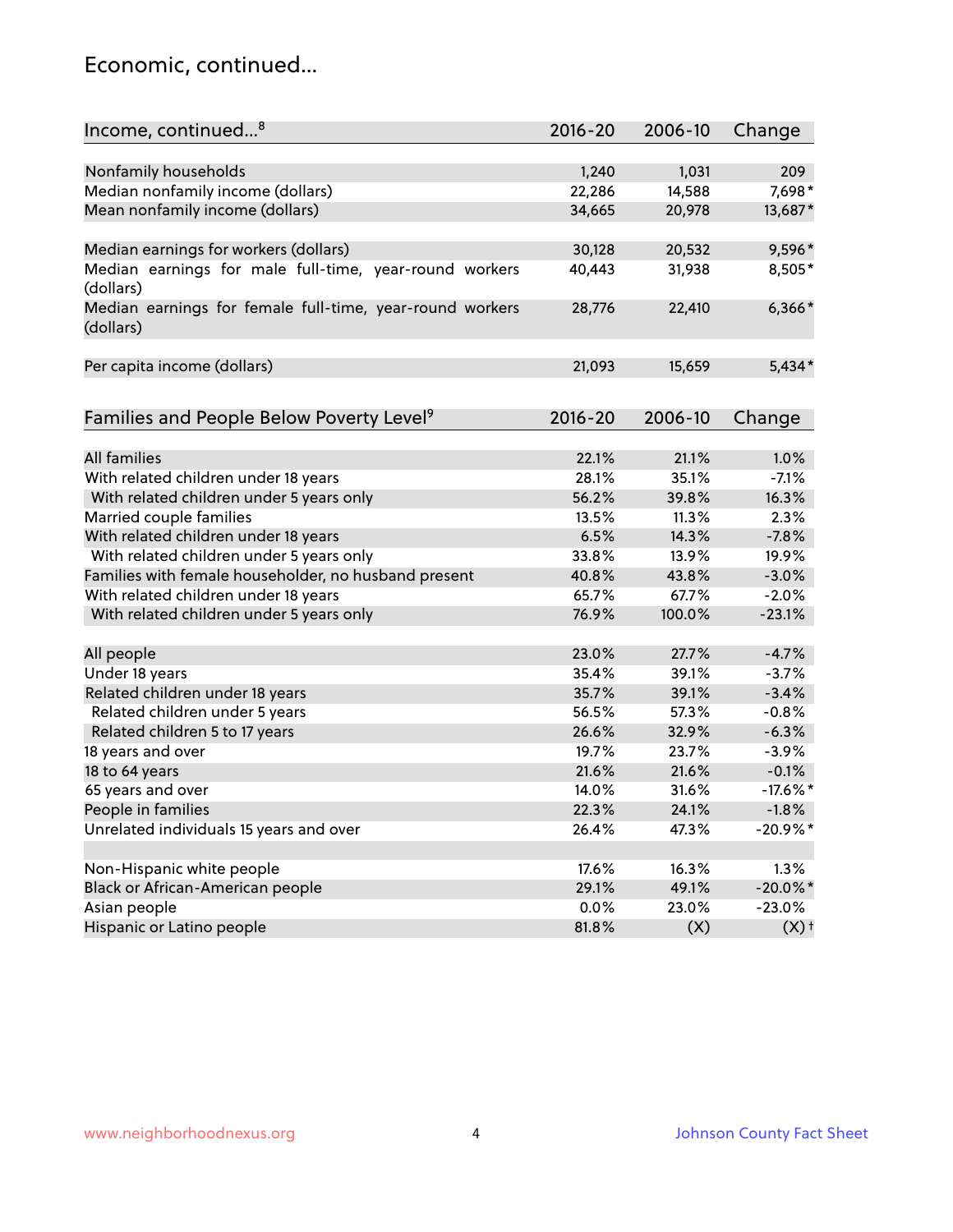# Employment

| Employment Status <sup>10</sup>                                                               | 2010        | 2020    | Change     |
|-----------------------------------------------------------------------------------------------|-------------|---------|------------|
| In Labor Force                                                                                | 4,006       | 4,240   | 4,240      |
| <b>Unemployment Rate</b>                                                                      | 4.9%        | 10.8%   | $-5.9%$    |
| Industry <sup>11</sup>                                                                        | $2016 - 20$ | 2006-10 | Change     |
|                                                                                               |             |         |            |
| Civilian employed population 16 years and over                                                | 3,581       | 3,484   | 97         |
| Agriculture, forestry, fishing and hunting, and mining                                        | 3.0%        | 8.0%    | $-5.0\%$ * |
| Construction                                                                                  | 15.2%       | 7.6%    | $7.6\%$ *  |
| Manufacturing                                                                                 | 14.7%       | 18.1%   | $-3.3%$    |
| Wholesale trade                                                                               | 1.4%        | 2.5%    | $-1.0%$    |
| Retail trade                                                                                  | 12.4%       | 10.0%   | 2.5%       |
| Transportation and warehousing, and utilities                                                 | 6.6%        | 5.7%    | 1.0%       |
| Information                                                                                   | 0.3%        | 0.4%    | $-0.1%$    |
| Finance and insurance, and real estate and rental and leasing                                 | 3.0%        | 3.4%    | $-0.5%$    |
| Professional, scientific, and management, and administrative<br>and waste management services | 5.3%        | 3.2%    | 2.1%       |
| Educational services, and health care and social assistance                                   | 17.3%       | 19.0%   | $-1.7%$    |
| Arts, entertainment, and recreation, and accommodation and<br>food services                   | 3.6%        | 4.9%    | $-1.3%$    |
| Other services, except public administration                                                  | 7.2%        | 9.8%    | $-2.6%$    |
| <b>Public administration</b>                                                                  | 10.0%       | 7.5%    | 2.4%       |
| Occupation <sup>12</sup>                                                                      | $2016 - 20$ | 2006-10 | Change     |
|                                                                                               |             |         |            |
| Civilian employed population 16 years and over                                                | 3,581       | 3,484   | 97         |
| Management, business, science, and arts occupations                                           | 20.9%       | 21.6%   | $-0.7%$    |
| Service occupations                                                                           | 16.8%       | 18.1%   | $-1.3%$    |
| Sales and office occupations                                                                  | 14.5%       | 20.4%   | $-5.9%$    |
| Natural<br>and<br>resources,<br>construction,<br>maintenance<br>occupations                   | 20.5%       | 16.7%   | 3.8%       |
| Production, transportation, and material moving occupations                                   | 27.3%       | 23.2%   | 4.1%       |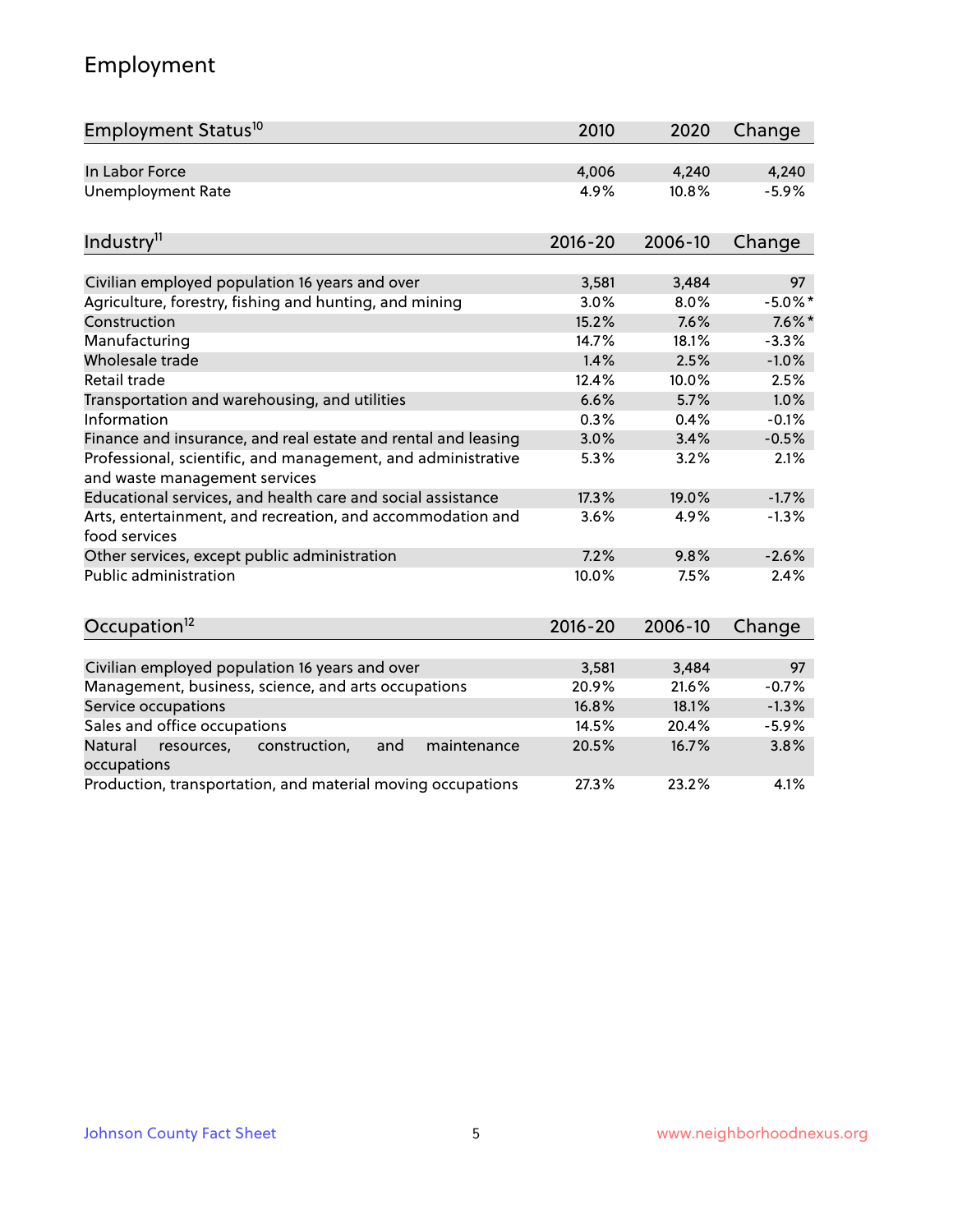# Employment, continued...

| Class of Worker <sup>13</sup>                                              | $2016 - 20$ | 2006-10 | Change   |
|----------------------------------------------------------------------------|-------------|---------|----------|
| Civilian employed population 16 years and over                             | 3,581       | 3,484   | 97       |
| Private wage and salary workers                                            | 72.0%       | 75.9%   | $-3.9%$  |
| Government workers                                                         | 20.6%       | 17.8%   | 2.8%     |
| Self-employed in own not incorporated business workers                     | 7.2%        | 6.3%    | 0.9%     |
| Unpaid family workers                                                      | 0.2%        | 0.0%    | 0.2%     |
| Job Flows <sup>14</sup>                                                    | 2019        | 2010    | Change   |
|                                                                            |             |         |          |
| Total Jobs in county                                                       | 1,392       | 1,725   | $-333$   |
| Held by residents of county                                                | 37.3%       | 39.5%   | $-2.3%$  |
| Held by non-residents of county                                            | 62.7%       | 60.5%   | 2.3%     |
|                                                                            |             |         |          |
| Jobs by Industry Sector <sup>15</sup>                                      | 2019        | 2010    | Change   |
|                                                                            | 1,392       | 1,725   | $-333$   |
| Total Jobs in county<br><b>Goods Producing sectors</b>                     | 16.2%       | 18.8%   | $-2.6%$  |
|                                                                            | 18.6%       | 17.2%   | 1.4%     |
| Trade, Transportation, and Utilities sectors<br>All Other Services sectors |             |         |          |
|                                                                            | 65.2%       | 64.1%   | 1.2%     |
| Total Jobs in county held by county residents                              | 519         | 682     | $-163$   |
| <b>Goods Producing sectors</b>                                             | 22.7%       | 27.7%   | $-5.0%$  |
| Trade, Transportation, and Utilities sectors                               | 17.3%       | 12.9%   | 4.4%     |
| All Other Services sectors                                                 | 59.9%       | 59.4%   | 0.5%     |
| Jobs by Earnings <sup>16</sup>                                             | 2019        | 2010    | Change   |
|                                                                            |             |         |          |
| Total Jobs in county                                                       | 1,392       | 1,725   | $-333$   |
| Jobs with earnings \$1250/month or less                                    | 27.2%       | 31.3%   | $-4.1%$  |
| Jobs with earnings \$1251/month to \$3333/month                            | 48.0%       | 52.7%   | $-4.7%$  |
| Jobs with earnings greater than \$3333/month                               | 24.9%       | 16.0%   | 8.9%     |
|                                                                            |             |         |          |
| Total Jobs in county held by county residents                              | 519         | 682     | $-163$   |
| Jobs with earnings \$1250/month or less                                    | 39.5%       | 41.3%   | $-1.8%$  |
| Jobs with earnings \$1251/month to \$3333/month                            | 41.2%       | 44.1%   | $-2.9\%$ |
| Jobs with earnings greater than \$3333/month                               | 19.3%       | 14.5%   | 4.8%     |
|                                                                            |             |         |          |
| Jobs by Age of Worker <sup>17</sup>                                        | 2019        | 2010    | Change   |
|                                                                            |             |         |          |
| Total Jobs in county                                                       | 1,392       | 1,725   | $-333$   |
| Jobs with workers age 29 or younger                                        | 17.7%       | 17.2%   | 0.5%     |
| Jobs with workers age 30 to 54                                             | 52.1%       | 63.5%   | $-11.4%$ |
| Jobs with workers age 55 or older                                          | 30.2%       | 19.4%   | 10.9%    |
| Total Jobs in county held by county residents                              | 519         | 682     | $-163$   |
| Jobs with workers age 29 or younger                                        | 15.2%       | 17.2%   | $-1.9%$  |
| Jobs with workers age 30 to 54                                             | 51.6%       | 58.7%   | $-7.0%$  |
| Jobs with workers age 55 or older                                          | 33.1%       | 24.2%   | 8.9%     |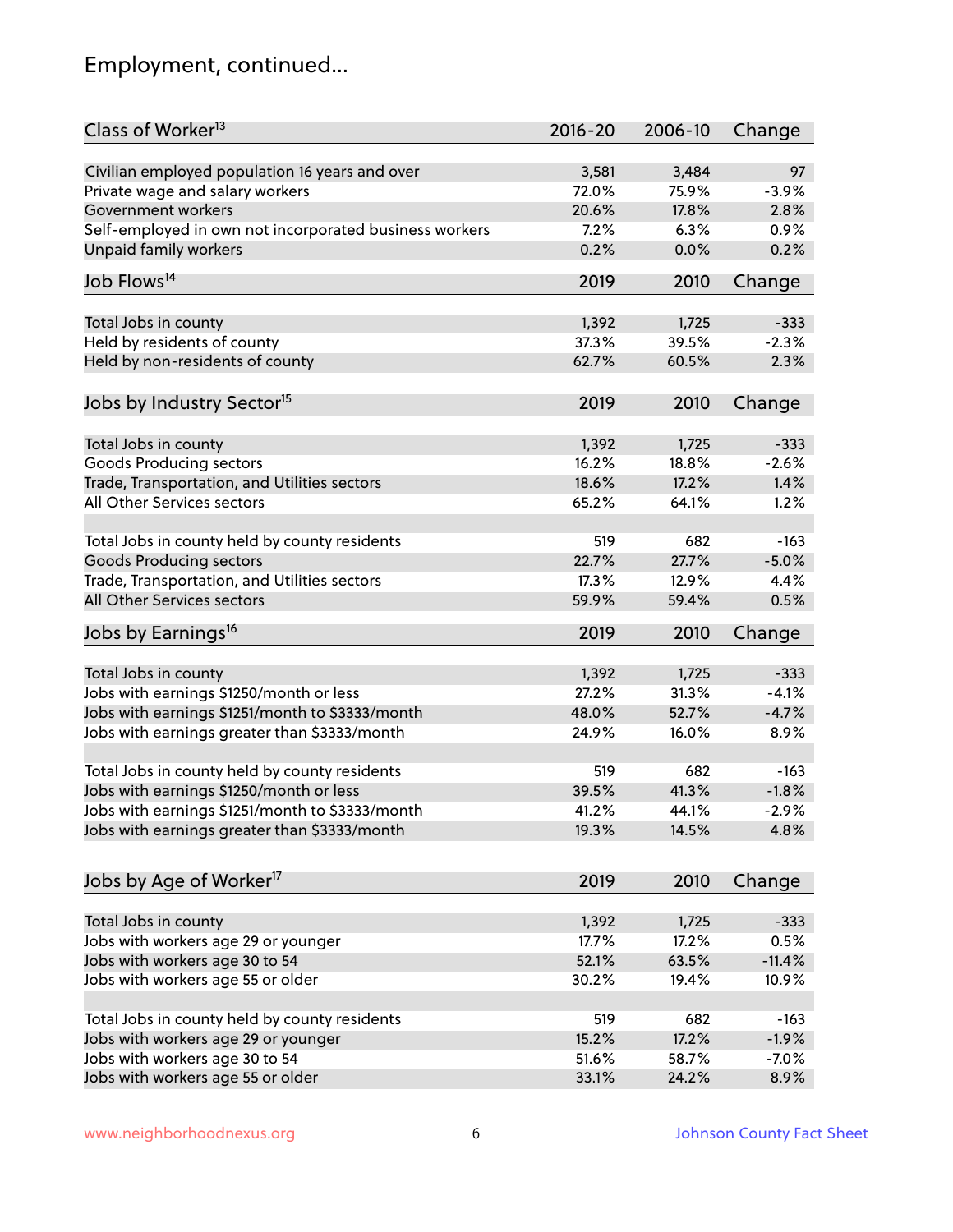#### Education

| Early Learning <sup>18</sup>                        |             |         | 2022       |
|-----------------------------------------------------|-------------|---------|------------|
| Licensed Capacity of Early Learning Centers         |             |         | 142        |
| Licenced capacity per 1,000 children ages 0-4       |             |         | 270.5      |
| School Enrollment <sup>19</sup>                     | 2022        | 2010    | Change     |
|                                                     |             |         |            |
| <b>Enrolled in Public School</b>                    | 1,020       | 1,212   | $-192$     |
| White                                               | 52.7%       | 49.6%   | 3.2%       |
| <b>Black or African-American</b>                    | 40.5%       | 46.1%   | $-5.6%$    |
| Asian                                               | 0.1%        | 0.0%    | 0.1%       |
| Native American                                     | 0.0%        | 0.0%    | 0.0%       |
| Pacific Islander                                    | 0.0%        | 0.0%    | 0.0%       |
| <b>Biracial or Multi-Racial</b>                     | 2.4%        | 0.0%    | 2.4%       |
| Hispanic or Latino                                  | 4.3%        | 0.0%    | 4.3%       |
| Georgia Milestones: 3rd Grade Reading <sup>20</sup> |             |         | 2019       |
|                                                     |             |         |            |
| <b>Number of Students Tested</b>                    |             |         | 71         |
| Proficient or Distinguished                         |             |         | 39.4%      |
| Georgia Milestones: 8th Grade Math <sup>21</sup>    |             |         | 2019       |
| <b>Number of Students Tested</b>                    |             |         | 86         |
| Proficient or Distinguished                         |             |         | 54.7%      |
| Graduation Rates <sup>22</sup>                      | 2021        | 2012    | Change     |
|                                                     |             |         |            |
| Cohort                                              | 96          | 78      | 18         |
| <b>High School Graduation Rate</b>                  | 87.5%       | 66.7%   | 20.8%      |
| Educational Attainment <sup>23</sup>                | $2016 - 20$ | 2006-10 | Change     |
|                                                     |             |         |            |
| Population 25 years and over                        | 7,052       | 6,832   | 220*       |
| Less than 9th grade                                 | 6.7%        | 10.8%   | $-4.1\%$ * |
| 9th to 12th grade, no diploma                       | 19.3%       | 23.8%   | $-4.5%$    |
| High school graduate (includes equivalency)         | 48.2%       | 36.3%   | 11.9%*     |
| Some college, no degree                             | 11.8%       | 14.3%   | $-2.5%$    |
| Associate's degree                                  | 7.0%        | 6.0%    | 1.0%       |
| Bachelor's degree                                   | 4.1%        | 6.1%    | $-1.9%$    |
| Graduate or professional degree                     | 2.9%        | 2.9%    | 0.0%       |
| Percent high school graduate or higher              | 74.0%       | 65.5%   | $8.6\%$ *  |
| Percent bachelor's degree or higher                 | 7.0%        | 8.9%    | $-1.9%$    |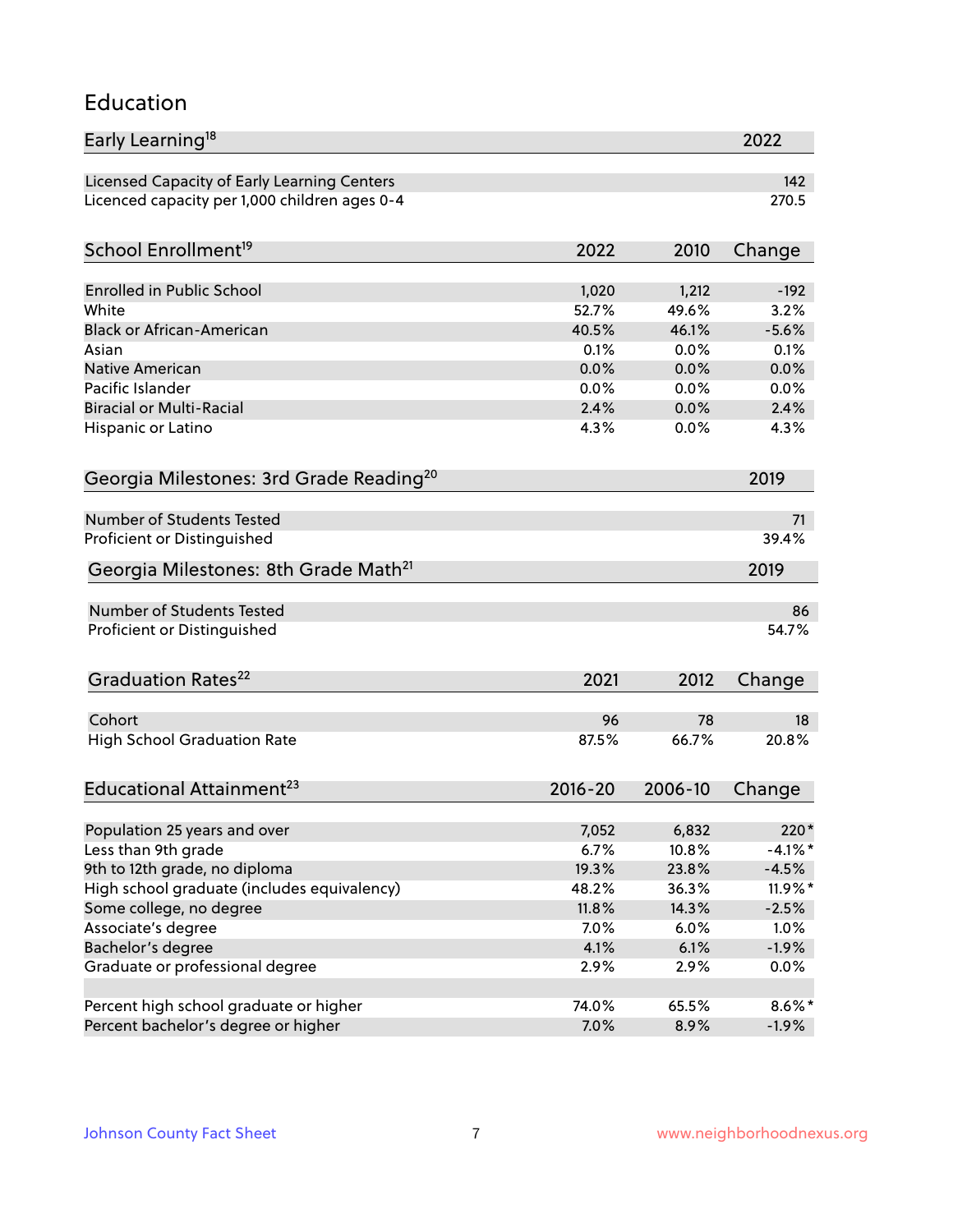### Housing

| Households by Type <sup>24</sup>                     | $2016 - 20$ | 2006-10 | Change     |
|------------------------------------------------------|-------------|---------|------------|
|                                                      |             |         |            |
| <b>Total households</b>                              | 3,483       | 3,334   | 149        |
| Family households (families)                         | 64.4%       | 69.1%   | $-4.7%$    |
| With own children under 18 years                     | 21.2%       | 26.1%   | $-4.9%$    |
| Married-couple family                                | 39.2%       | 42.9%   | $-3.7%$    |
| With own children of the householder under 18 years  | 11.5%       | 15.9%   | $-4.5%$    |
| Male householder, no wife present, family            | 6.7%        | 4.2%    | 2.5%       |
| With own children of the householder under 18 years  | 3.5%        | 0.7%    | $2.7\%$ *  |
| Female householder, no husband present, family       | 18.4%       | 21.9%   | $-3.5%$    |
| With own children of the householder under 18 years  | 6.3%        | 9.4%    | $-3.1%$    |
| Nonfamily households                                 | 35.6%       | 30.9%   | 4.7%       |
| Householder living alone                             | 34.1%       | 27.7%   | 6.4%       |
| 65 years and over                                    | 18.5%       | 14.3%   | 4.2%       |
|                                                      |             |         |            |
| Households with one or more people under 18 years    | 27.2%       | 31.2%   | $-3.9%$    |
| Households with one or more people 65 years and over | 37.5%       | 30.0%   | $7.5\%$ *  |
| Average household size                               | 2.54        | 2.52    | 0.02       |
| Average family size                                  | 3.24        | 3.07    | 0.18       |
|                                                      |             |         |            |
| Housing Occupancy <sup>25</sup>                      | $2016 - 20$ | 2006-10 | Change     |
|                                                      |             |         |            |
| Total housing units                                  | 4,127       | 4,036   | 91         |
| Occupied housing units                               | 84.4%       | 82.6%   | 1.8%       |
| Vacant housing units                                 | 15.6%       | 17.4%   | $-1.8%$    |
| Homeowner vacancy rate                               | 0.9         | 2.0     | $-1.1$     |
| Rental vacancy rate                                  | 6.8         | 6.0     | 0.8        |
|                                                      |             |         |            |
| Units in Structure <sup>26</sup>                     | $2016 - 20$ | 2006-10 | Change     |
| Total housing units                                  | 4,127       | 4,036   | 91         |
| 1-unit, detached                                     | 59.0%       | 67.6%   | $-8.6\%$ * |
|                                                      |             |         |            |
| 1-unit, attached                                     | 0.0%        | 0.0%    | $-0.0%$    |
| 2 units                                              | 1.9%        | 4.0%    | $-2.1%$    |
| 3 or 4 units                                         | 1.0%        | 0.5%    | 0.5%       |
| 5 to 9 units                                         | 1.5%        | 1.9%    | $-0.4%$    |
| 10 to 19 units                                       | 0.3%        | 2.0%    | $-1.7%$    |
| 20 or more units                                     | 3.5%        | 0.5%    | 3.0%       |
| Mobile home                                          | 32.7%       | 23.4%   | $9.2\%$ *  |
| Boat, RV, van, etc.                                  | 0.1%        | 0.0%    | 0.1%       |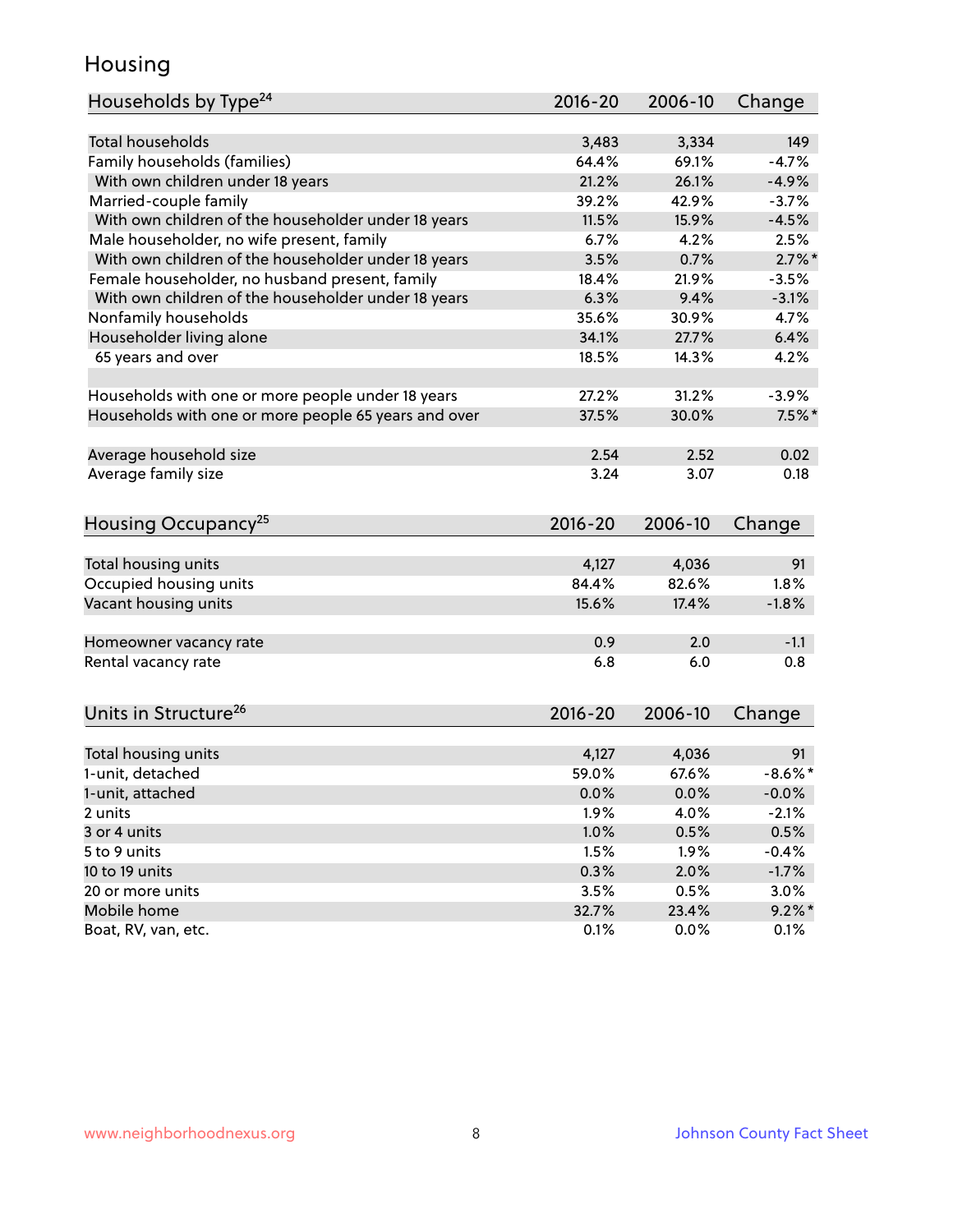# Housing, Continued...

| Year Structure Built <sup>27</sup>             | 2016-20       | 2006-10    | Change        |
|------------------------------------------------|---------------|------------|---------------|
|                                                |               |            |               |
| Total housing units<br>Built 2014 or later     | 4,127<br>1.5% | 4,036      | 91            |
| Built 2010 to 2013                             | 2.7%          | (X)<br>(X) | (X)           |
|                                                |               | 6.6%       | (X)<br>3.6%   |
| Built 2000 to 2009                             | 10.2%         |            |               |
| Built 1990 to 1999                             | 22.8%         | 18.9%      | 3.9%          |
| Built 1980 to 1989                             | 15.2%         | 18.0%      | $-2.8%$       |
| Built 1970 to 1979                             | 17.0%         | 19.5%      | $-2.5%$       |
| Built 1960 to 1969                             | 11.5%         | 17.8%      | $-6.3\%$ *    |
| Built 1950 to 1959                             | 8.1%          | 6.4%       | 1.7%          |
| Built 1940 to 1949                             | 3.0%          | 6.0%       | $-3.0%$       |
| Built 1939 or earlier                          | 8.1%          | 6.8%       | 1.3%          |
| Housing Tenure <sup>28</sup>                   | 2016-20       | 2006-10    | Change        |
| Occupied housing units                         | 3,483         | 3,334      | 149           |
| Owner-occupied                                 | 70.9%         | 69.9%      | 1.0%          |
| Renter-occupied                                | 29.1%         | 30.1%      | $-1.0%$       |
|                                                |               |            |               |
| Average household size of owner-occupied unit  | 2.58          | 2.52       | 0.07          |
| Average household size of renter-occupied unit | 2.44          | 2.54       | $-0.10$       |
| Residence 1 Year Ago <sup>29</sup>             | 2016-20       | 2006-10    | Change        |
|                                                |               |            |               |
| Population 1 year and over                     | 9,636         | 9,818      | $-182*$       |
| Same house                                     | 85.2%         | 82.5%      | 2.7%          |
| Different house in the U.S.                    | 14.5%         | 17.4%      | $-2.9%$       |
| Same county                                    | 3.6%          | 6.8%       | $-3.2%$       |
| Different county                               | 10.9%         | 10.6%      | 0.4%          |
| Same state                                     | 8.1%          | 10.0%      | $-1.9%$       |
| Different state                                | 2.8%          | 0.5%       | $2.3\%$ *     |
| Abroad                                         | 0.3%          | 0.1%       | 0.2%          |
| Value of Housing Unit <sup>30</sup>            | $2016 - 20$   | 2006-10    | Change        |
| Owner-occupied units                           | 2,470         | 2,332      | 138           |
| Less than \$50,000                             | 33.7%         | 33.8%      | $-0.1%$       |
| \$50,000 to \$99,999                           | 34.3%         | 37.5%      | $-3.2%$       |
| \$100,000 to \$149,999                         | 15.8%         | 16.0%      | $-0.2%$       |
| \$150,000 to \$199,999                         | 10.8%         | 3.3%       | $7.4\%$ *     |
| \$200,000 to \$299,999                         | 4.5%          | 5.0%       | $-0.5%$       |
| \$300,000 to \$499,999                         | 0.9%          | 2.4%       | $-1.5%$       |
| \$500,000 to \$999,999                         | 0.0%          | 1.9%       | $-1.9%$       |
|                                                | 0.0%          | 0.0%       |               |
| \$1,000,000 or more<br>Median (dollars)        | 68,900        | 64,000     | 0.0%<br>4,900 |
| Mortgage Status <sup>31</sup>                  | $2016 - 20$   | 2006-10    | Change        |
|                                                |               |            |               |
| Owner-occupied units                           | 2,470         | 2,332      | 138           |
| Housing units with a mortgage                  | 33.8%         | 40.4%      | $-6.7%$       |
| Housing units without a mortgage               | 66.2%         | 59.6%      | $6.7\%$ *     |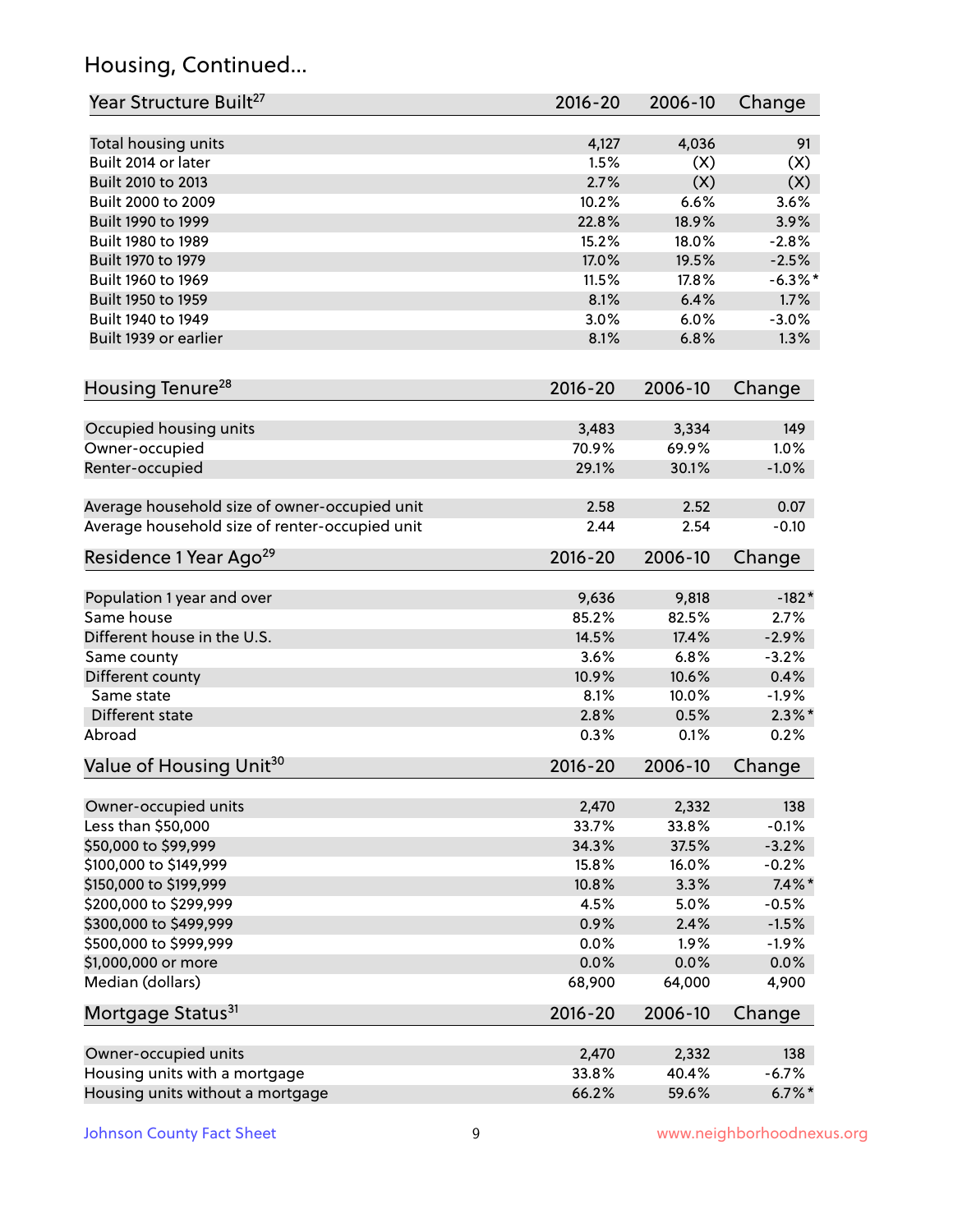# Housing, Continued...

| Selected Monthly Owner Costs <sup>32</sup>                                            | 2016-20     | 2006-10 | Change     |
|---------------------------------------------------------------------------------------|-------------|---------|------------|
| Housing units with a mortgage                                                         | 834         | 943     | $-109$     |
| Less than \$300                                                                       | 0.0%        | 1.1%    | $-1.1%$    |
| \$300 to \$499                                                                        | 2.3%        | 10.4%   | $-8.1%$    |
| \$500 to \$999                                                                        | 61.0%       | 63.8%   | $-2.8%$    |
| \$1,000 to \$1,499                                                                    | 33.5%       | 15.6%   | 17.9%*     |
| \$1,500 to \$1,999                                                                    | 0.7%        | 7.3%    | $-6.6%$ *  |
| \$2,000 to \$2,999                                                                    | 1.6%        | 1.8%    | $-0.2%$    |
| \$3,000 or more                                                                       | 1.0%        | 0.0%    | $1.0\%$    |
| Median (dollars)                                                                      | 886         | 763     | $123*$     |
| Housing units without a mortgage                                                      | 1,636       | 1,389   | $247*$     |
| Less than \$150                                                                       | 9.2%        | 6.6%    | 2.5%       |
| \$150 to \$249                                                                        | 19.4%       | 26.3%   | $-6.8%$    |
| \$250 to \$349                                                                        | 18.9%       | 26.8%   | $-7.8%$    |
| \$350 to \$499                                                                        | 27.4%       | 25.3%   | 2.0%       |
| \$500 to \$699                                                                        | 17.9%       | 8.4%    | $9.5%$ *   |
| \$700 or more                                                                         | 7.2%        | 6.6%    | 0.6%       |
| Median (dollars)                                                                      | 363         | 301     | $62*$      |
| Selected Monthly Owner Costs as a Percentage of<br>Household Income <sup>33</sup>     | $2016 - 20$ | 2006-10 | Change     |
| Housing units with a mortgage (excluding units where<br>SMOCAPI cannot be computed)   | 834         | 943     | $-109$     |
| Less than 20.0 percent                                                                | 54.4%       | 51.6%   | 2.8%       |
| 20.0 to 24.9 percent                                                                  | 9.8%        | 13.0%   | $-3.2%$    |
| 25.0 to 29.9 percent                                                                  | 11.3%       | 10.7%   | 0.6%       |
| 30.0 to 34.9 percent                                                                  | 5.6%        | 4.5%    | 1.2%       |
| 35.0 percent or more                                                                  | 18.8%       | 20.1%   | $-1.3%$    |
| Not computed                                                                          | 0           | 0       | 0          |
| Housing unit without a mortgage (excluding units where<br>SMOCAPI cannot be computed) | 1,608       | 1,364   | 244        |
| Less than 10.0 percent                                                                | 45.5%       | 33.6%   | $11.9\%$ * |
| 10.0 to 14.9 percent                                                                  | 24.4%       | 21.4%   | 3.0%       |
| 15.0 to 19.9 percent                                                                  | 13.7%       | 13.7%   | $-0.0%$    |
| 20.0 to 24.9 percent                                                                  | 4.2%        | 5.8%    | $-1.6%$    |
| 25.0 to 29.9 percent                                                                  | 4.4%        | 4.3%    | 0.0%       |
| 30.0 to 34.9 percent                                                                  | 1.6%        | 7.2%    | $-5.6%$    |
| 35.0 percent or more                                                                  | 6.3%        | 14.0%   | $-7.7%$    |
| Not computed                                                                          | 28          | 25      | 3          |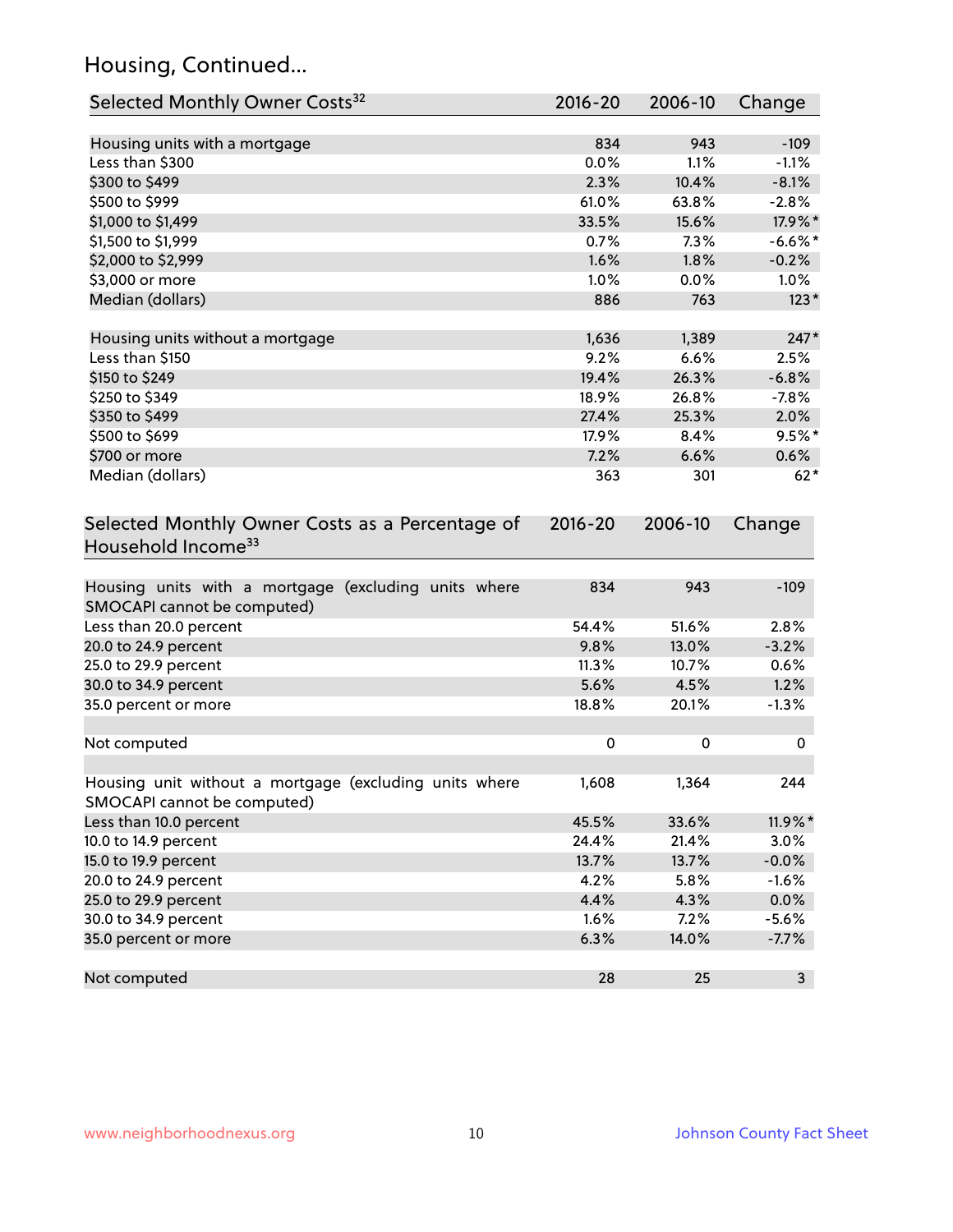# Housing, Continued...

| Gross Rent <sup>34</sup>                                                       | 2016-20     | 2006-10 | Change   |
|--------------------------------------------------------------------------------|-------------|---------|----------|
|                                                                                |             |         |          |
| Occupied units paying rent                                                     | 597         | 733     | $-136$   |
| Less than \$200                                                                | 4.4%        | 10.8%   | $-6.4%$  |
| \$200 to \$499                                                                 | 42.0%       | 52.7%   | $-10.6%$ |
| \$500 to \$749                                                                 | 38.2%       | 29.6%   | 8.6%     |
| \$750 to \$999                                                                 | 9.2%        | 5.6%    | 3.6%     |
| \$1,000 to \$1,499                                                             | 2.0%        | 1.4%    | 0.6%     |
| \$1,500 to \$1,999                                                             | 2.8%        | 0.0%    | 2.8%     |
| \$2,000 or more                                                                | 1.3%        | 0.0%    | 1.3%     |
| Median (dollars)                                                               | 513         | 434     | 79       |
|                                                                                |             |         |          |
| No rent paid                                                                   | 416         | 269     | 147      |
|                                                                                |             |         |          |
| Gross Rent as a Percentage of Household Income <sup>35</sup>                   | $2016 - 20$ | 2006-10 | Change   |
|                                                                                |             |         |          |
| Occupied units paying rent (excluding units where GRAPI<br>cannot be computed) | 572         | 729     | $-157$   |
| Less than 15.0 percent                                                         | 15.6%       | 29.5%   | $-13.9%$ |
| 15.0 to 19.9 percent                                                           | 8.6%        | 7.0%    | 1.6%     |
| 20.0 to 24.9 percent                                                           | 16.6%       | 11.7%   | 4.9%     |
| 25.0 to 29.9 percent                                                           | 5.8%        | 6.9%    | $-1.1%$  |
| 30.0 to 34.9 percent                                                           | 6.3%        | 2.9%    | 3.4%     |
| 35.0 percent or more                                                           | 47.2%       | 42.1%   | 5.1%     |
|                                                                                |             |         |          |
| Not computed                                                                   | 441         | 273     | $168*$   |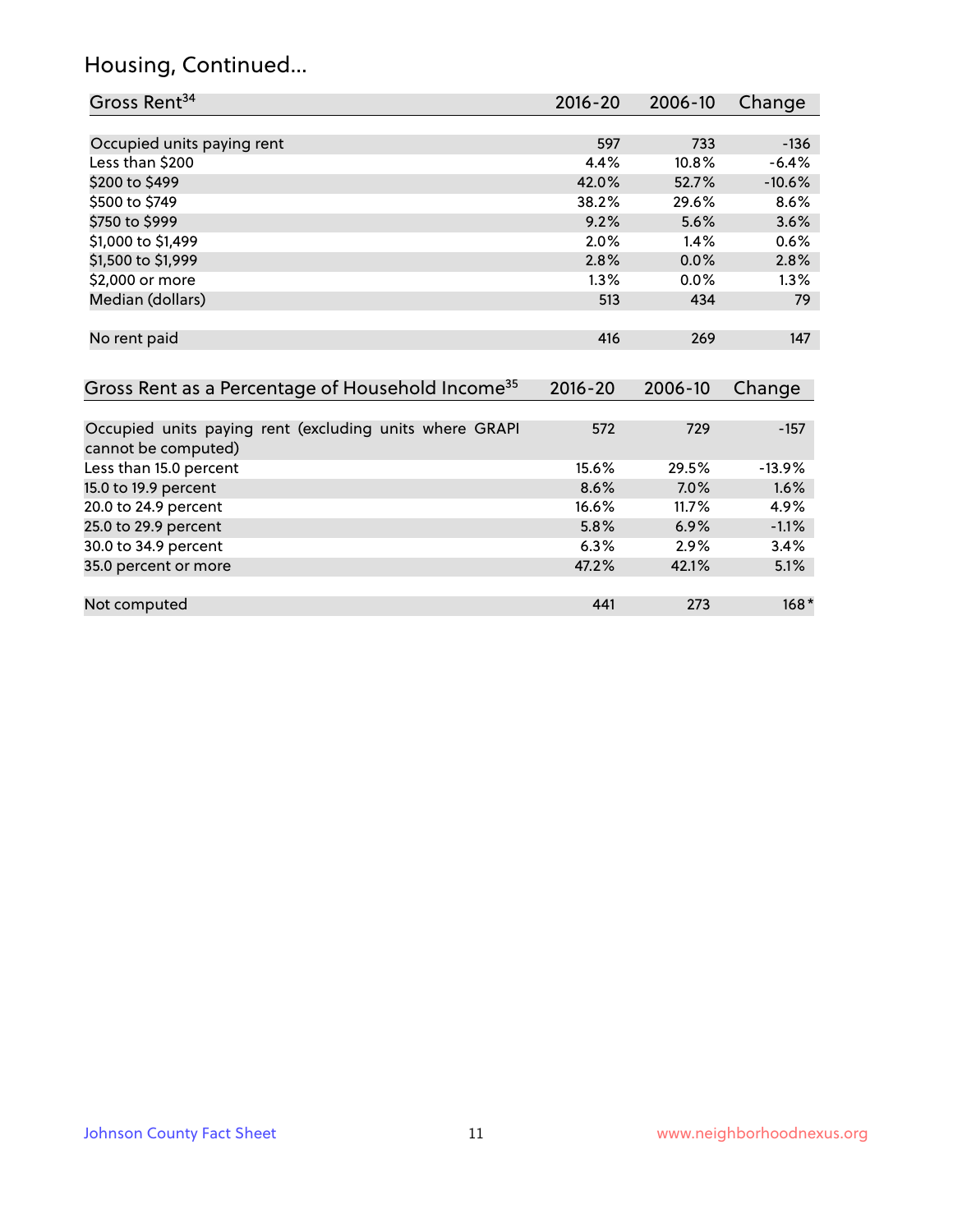# Community Involvement

| Voter Registration and Turnout <sup>36</sup> | 2020  |
|----------------------------------------------|-------|
|                                              |       |
| Active registered voters                     | 5,556 |
| Number voted in Presidential election        | 4.090 |
| Percent voted in Presidential election       | 73.6% |

## Transportation

| Commuting to Work <sup>37</sup>           | 2016-20 | 2006-10 | Change     |
|-------------------------------------------|---------|---------|------------|
|                                           |         |         |            |
| Workers 16 years and over                 | 3,501   | 3,357   | 144        |
| Car, truck, or van - drove alone          | 72.2%   | 75.1%   | $-2.9\%$   |
| Car, truck, or van - carpooled            | 19.9%   | 10.6%   | $9.3\%$ *  |
| Public transportation (excluding taxicab) | $0.0\%$ | $0.0\%$ | $0.0\%$    |
| Walked                                    | $1.9\%$ | $1.6\%$ | 0.3%       |
| Other means                               | 1.4%    | 6.1%    | $-4.8\%$ * |
| Worked at home                            | 4.6%    | 6.6%    | $-1.9%$    |
|                                           |         |         |            |
| Mean travel time to work (minutes)        | 29.5    | 29.0    | 0.5        |
|                                           |         |         |            |
| Vehicles Available <sup>38</sup>          | 2016-20 | 2006-10 | Change     |
|                                           |         |         |            |
| Occupied housing units                    | 3,483   | 3,334   | 149        |
| No vehicles available                     | 8.2%    | 8.2%    | $0.0\%$    |
| 1 vehicle available                       | 33.3%   | 33.7%   | $-0.5%$    |
| 2 vehicles available                      | 34.0%   | 33.0%   | $1.0\%$    |
| 3 or more vehicles available              | 24.5%   | 25.0%   | $-0.6%$    |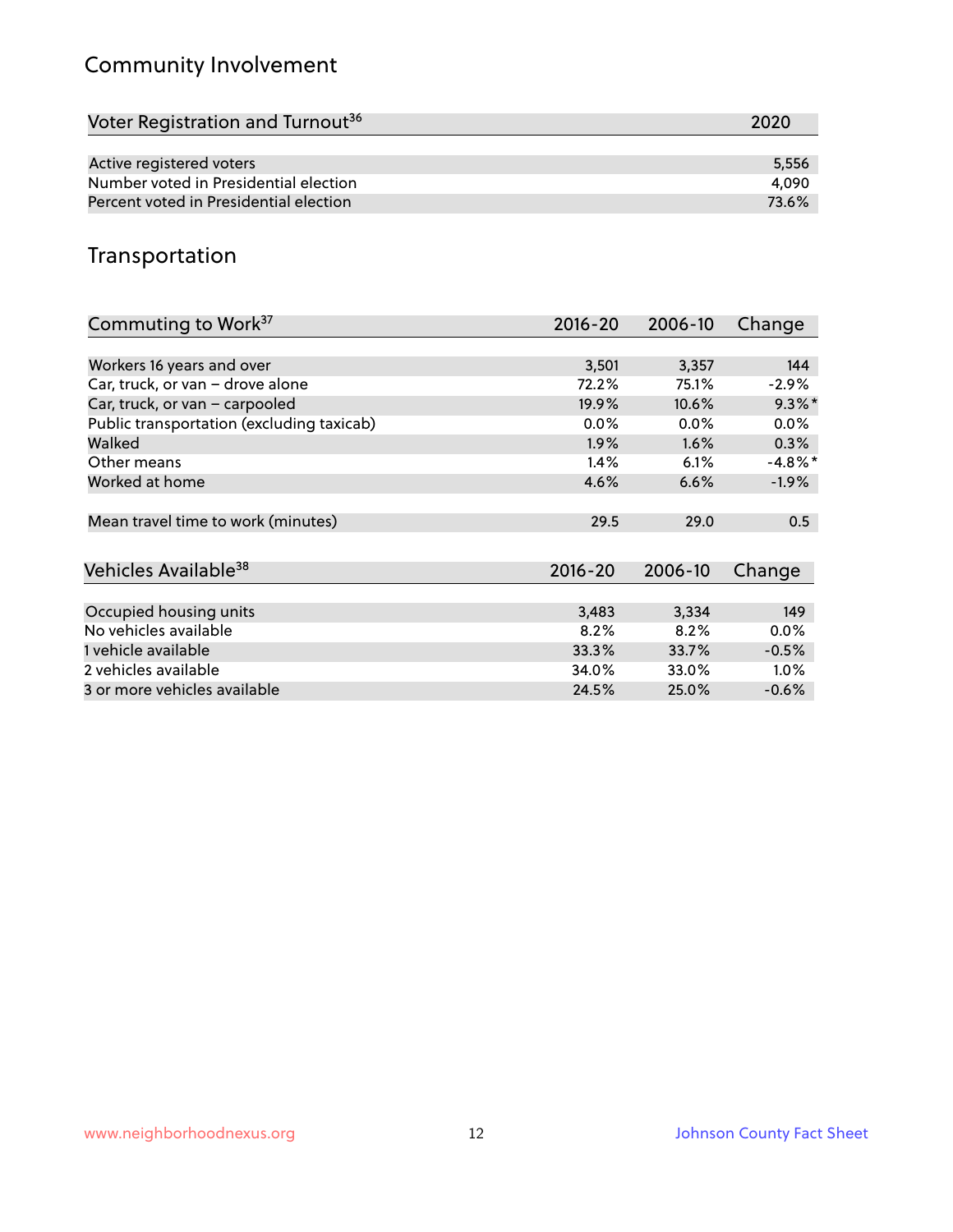#### Health

| Health Insurance coverage <sup>39</sup> | 2016-20 |
|-----------------------------------------|---------|
|-----------------------------------------|---------|

| Civilian Noninstitutionalized Population                | 8,847   |
|---------------------------------------------------------|---------|
| With health insurance coverage                          | 84.9%   |
| With private health insurance coverage                  | 51.1%   |
| With public health coverage                             | 47.6%   |
| No health insurance coverage                            | 15.1%   |
| Civilian Noninstitutionalized Population Under 19 years | 1,928   |
| No health insurance coverage                            | 6.9%    |
| Civilian Noninstitutionalized Population 19 to 64 years | 5,230   |
| In labor force:                                         | 3,755   |
| Employed:                                               | 3,288   |
| With health insurance coverage                          | 83.5%   |
| With private health insurance coverage                  | $7.9\%$ |
| With public coverage                                    | 15.0%   |
| No health insurance coverage                            | 16.5%   |
| Unemployed:                                             | 467     |
| With health insurance coverage                          | 15.8%   |
| With private health insurance coverage                  | 7.9%    |
| With public coverage                                    | $7.9\%$ |
| No health insurance coverage                            | 84.2%   |
| Not in labor force:                                     | 1,475   |
| With health insurance coverage                          | 81.7%   |
| With private health insurance coverage                  | 26.4%   |
| With public coverage                                    | 59.1%   |
| No health insurance coverage                            | 18.3%   |

| <b>Health Factors</b> | <b>Most Recent</b> |
|-----------------------|--------------------|
|                       |                    |

| Premature Death (YPLL before age 75 per 100,000 population, age-adjusted) <sup>40</sup> | 12,246.4 |
|-----------------------------------------------------------------------------------------|----------|
| Average number of Physically Unhealthy Days <sup>41</sup>                               | 5.4      |
| Average number of Mentally Unhealthy Days <sup>42</sup>                                 | 5.8      |
| Low Birthweight Births <sup>43</sup>                                                    | $10.7\%$ |
| Diabetes Prevalence <sup>44</sup>                                                       | 14.2%    |
| HIV Prevalence (per 100,000 population) <sup>45</sup>                                   | 238.9    |
| Rate, Deduplicated ER Visits for Asthma, Ages 0-17 <sup>46</sup>                        | 706.5    |